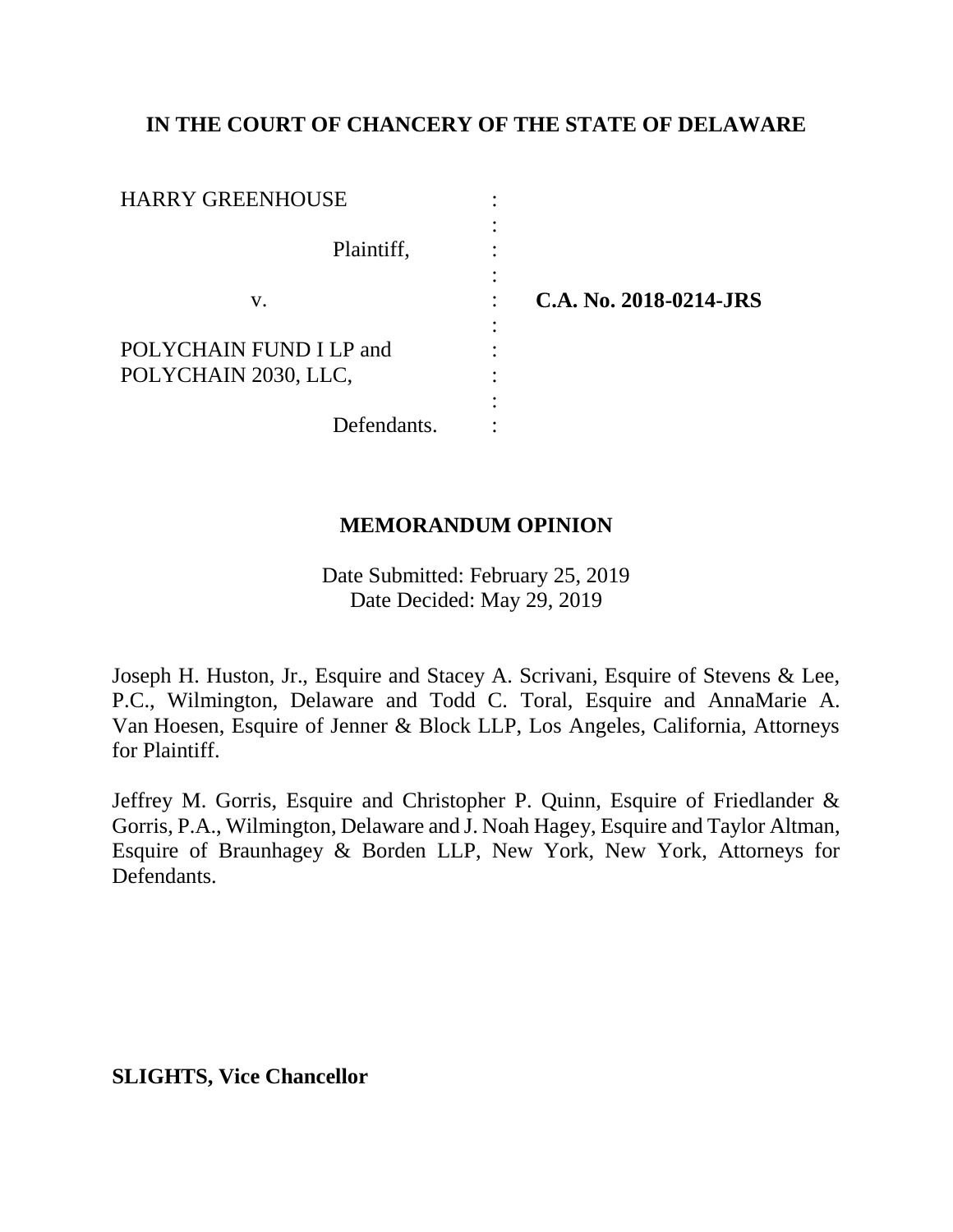This action involves a demand by Plaintiff, Harry Greenhouse, to inspect the books and records of Defendant, Polychain Fund I LP ("Polychain" or the "Fund"), under Delaware Revised Uniform Limited Partnership Act ("DRULPA") Section 17-305.<sup>1</sup> Plaintiff purportedly seeks to inspect Polychain's books and records for the purpose of investigating the value of his capital account and the amount paid to him upon his withdrawal from the partnership. At first glance, the demand and its purpose appear proper enough. But Plaintiff has a standing problem. When he withdrew from Polychain, he ceased being a limited partner and lost standing to demand inspection of Polychain's books and records.

Plaintiff resists the premise of lost standing by pointing to the fact that Polychain withheld 5% of his redemption upon withdrawal as an audit holdback and then later provided him with an additional cash distribution based on assets that could not be valued at the time of his investment. Neither the holdback nor the cash distribution reflects equity in the firm, however, because they do not reflect an interest that rises or falls with the value of the Fund. They are, instead, discrete obligations and rights unique to Plaintiff in his capacity as a redeemed member. Because Plaintiff no longer possesses an equity interest in Polychain, he has no statutory or contractual right to inspect its books and records.

<sup>1</sup> 6 *Del. C.* § 17-305.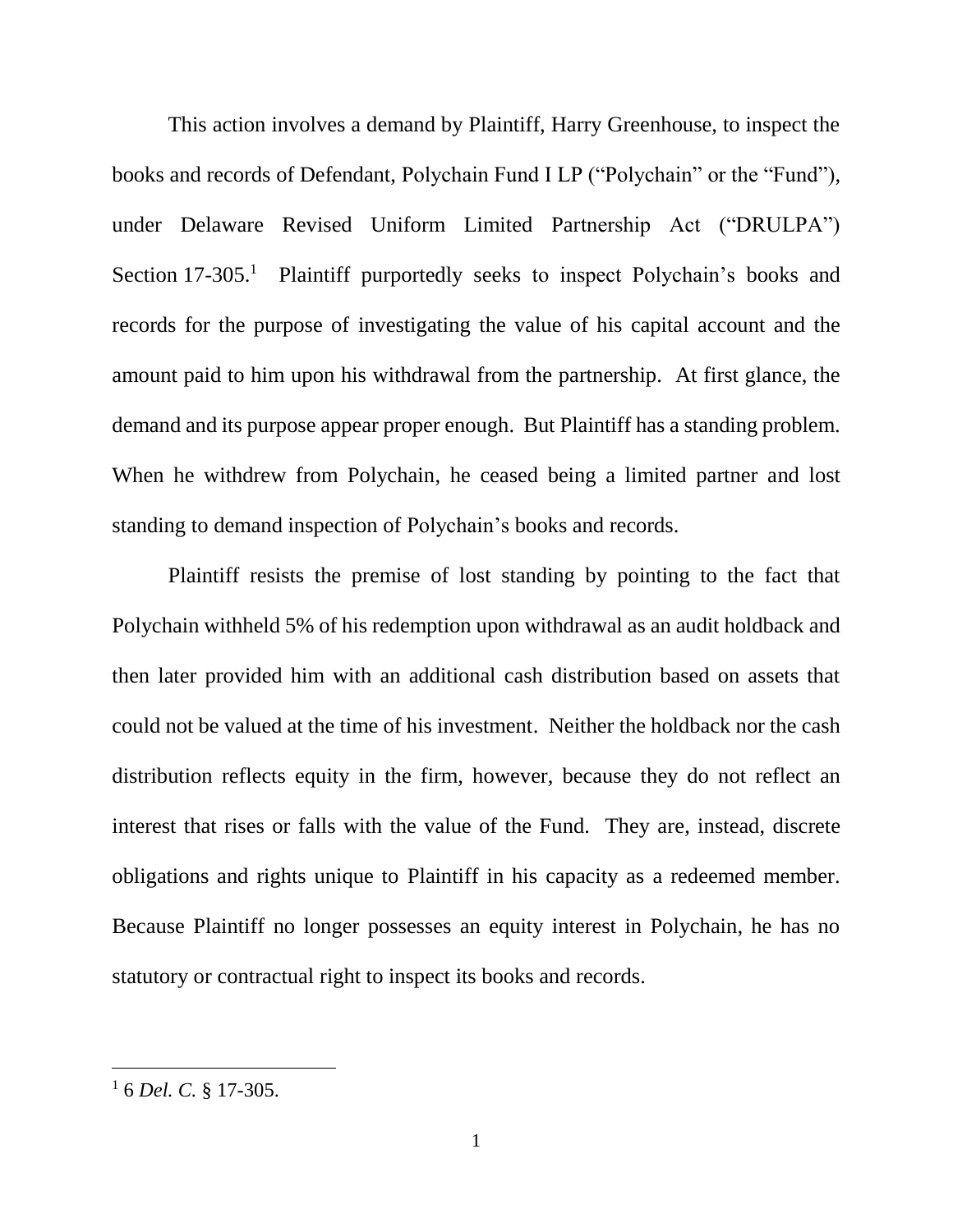Polychain has moved for judgment on the pleadings. According to Polychain, the facts as admitted by Plaintiff demonstrate, as a matter of law, that Plaintiff is no longer a limited partner with rights to inspect the partnership's books and records. For the reasons explained below, I agree. The motion for judgment on the pleadings is granted.

### **I. BACKGROUND**

The facts are drawn from the well-pled allegations in the complaint and documents incorporated by reference, including Polychain's limited partnership agreement (the "LPA") and correspondence by and between Plaintiff and Polychain.<sup>2</sup> I have afforded Plaintiff all reasonable inferences, as I must on a motion for judgment on the pleadings. $3$ 

## **A. Parties and Relevant Non-Parties**

 $\overline{a}$ 

Defendant, Polychain, is a Delaware limited liability company. It is a fund comprising a portfolio of blockchain assets that includes digital currencies and

<sup>2</sup> *See Credit Suisse Sec. (USA) LLC v. W. Coast Opportunity Fund, LLC,* 2009 WL 2356881, at  $*3$  (Del. Ch. July 30, 2009) (noting, on a motion for judgment on the pleadings, "[t]he Court may consider the unambiguous terms of exhibits attached to the pleadings and those incorporated into them by reference").

<sup>3</sup> *See Desert Equities, Inc. v. Morgan Stanley Leveraged Equity Fund, II, L.P.,* 624 A.2d 1199, 1205 (Del. 1993) (noting, on a motion for judgment on the pleadings, "a trial court is required to view the facts pleaded and the inferences to be drawn from such facts in a light most favorable to the non-moving party"); *Graulich v. Dell*, 2011 WL 1843813, at \*4 (Del. Ch. May 16, 2011) ("In ruling on a motion for judgment on the pleadings, the Court must take the well-pled facts alleged in the complaint as true . . . .").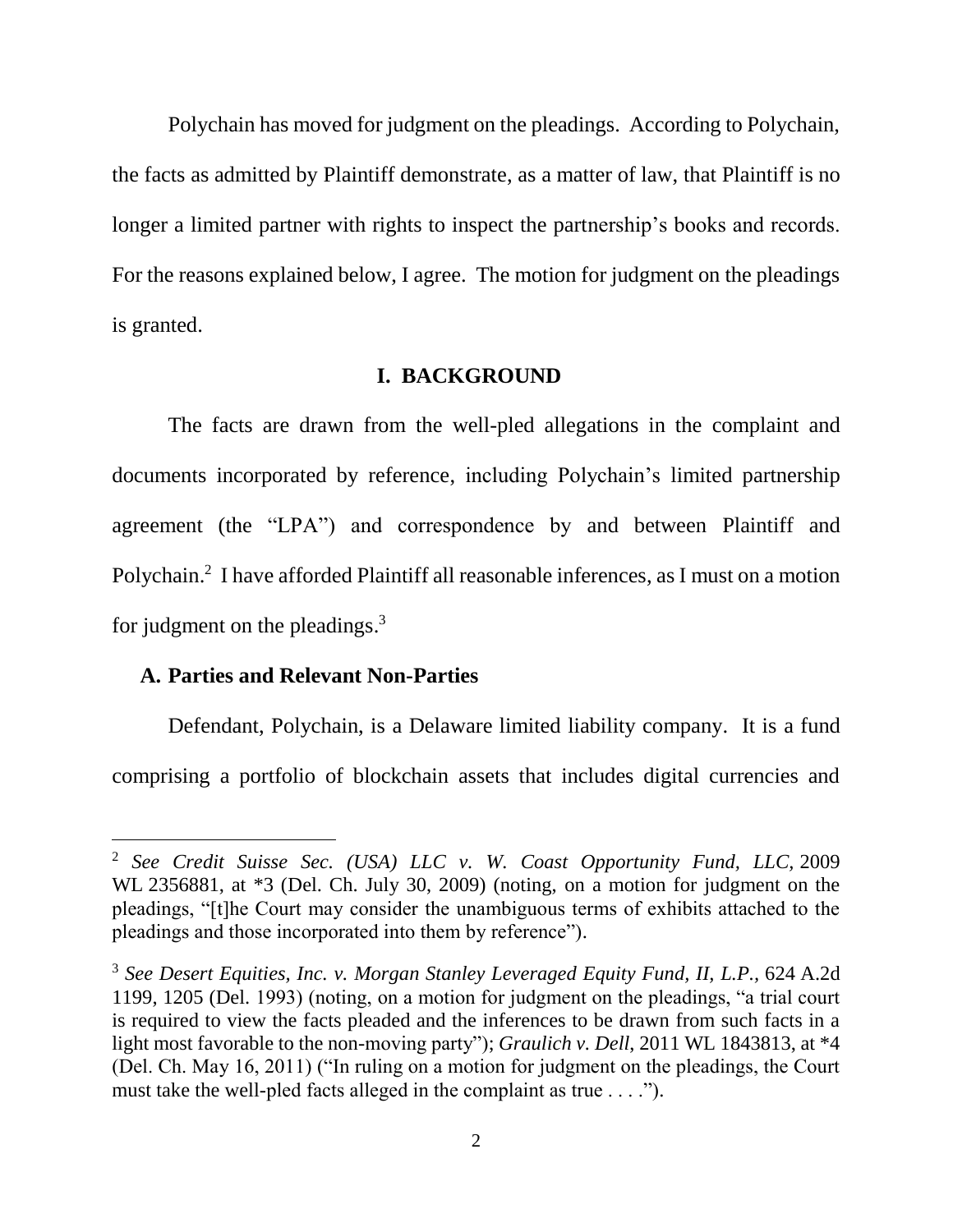"Simple Agreements for Future Tokens" ("SAFTs").<sup>4</sup> Defendant, Polychain 2030, LLC, is Polychain's current general partner.<sup>5</sup> Nonparty, Polychain Capital LP ("Polychain Capital"), was the general partner of the Fund at the time of Plaintiff's withdrawal from the partnership.<sup>6</sup> Plaintiff, Harry Greenhouse, claims to be a limited partner of Polychain.<sup>7</sup>

### **B. Plaintiff Redeems His Interest in Polychain**

On November 13, 2017, Polychain Capital requested that the limited partners consent to, among other things, the designation of "side pockets" for certain of the Fund's investments, including SAFTs. 8 Limited partners were told that if they did

 $5$  Compl.  $\P$  4.

l

 $6$  Compl.  $\P$  A. 3.

<sup>4</sup> Compl. ¶¶ 3, A. 1. Because the complaint uses paragraph numbers 1–5 twice, references to the second set of paragraphs 1–5 are indicated with the preface "A," the letter of the subheading under which the paragraphs appear in the Complaint.

<sup>7</sup> Compl. ¶¶ 5, 30.

<sup>8</sup> Compl. ¶¶ 11–12. A "side pocket" is a type of account used by hedge funds to separate illiquid, hard-to-value assets from liquid assets. *See* Henry Ordower, *Demystifying Hedge Funds: A Design Primer*, 7 U.C. Davis Bus. L.J. 323, 328 (2007). Funds treat side pocket accounts in various ways depending on the fund's investment goals and the nature of the assets placed in the accounts: "(i) some funds estimate the value of side pocket positions and include a payment for them in the redemption price; (ii) more often, funds permit investors to redeem the liquid portion of their interests but retain the investor in the fund with respect to the investor's share of illiquid positions; (iii) other funds exclude side pocket value from the redemption proceeds for investors wishing to redeem from the fund before the illiquid positions are sold, so that the redeeming investor simply relinquishes any interest in the side pocket; (iv) in order to avoid harsh results, managers occasionally create a separate class of fund interests with some investors only sharing in the liquid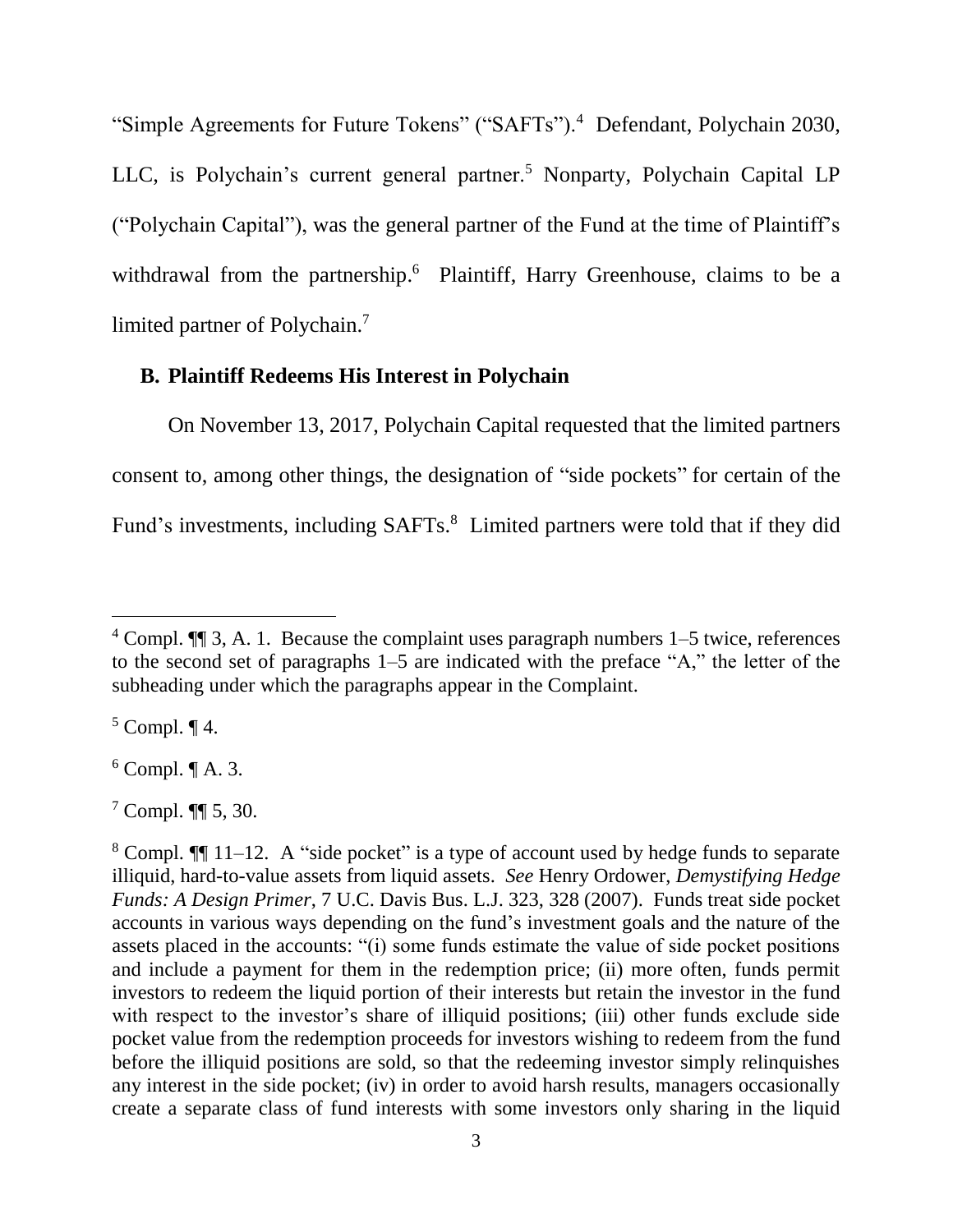not provide their consent by November 30, 2017, they would be withdrawn from the partnership as of December 31, 2017.<sup>9</sup>

Two weeks later, on November 27, 2017, Plaintiff notified Polychain Capital that he intended to make a full redemption of his capital account.<sup>10</sup> He alleges that he based this decision on assurances from Joseph Eagan, Polychain Capital's Chief Operating Officer, that the Fund's most liquid assets would be valued for redemption at prices as of December 31, 2017, and that there would be a framework to value less liquid assets.<sup>11</sup> Eagan also stated that the illiquid assets would be placed in side pockets and excluded from the redemption until they were deemed to be liquid by Polychain Capital.<sup>12</sup> Two days after Plaintiff determined to withdraw, Polychain Capital's chief of staff, Caroline Jaquiss, informed Plaintiff that his redemption would be valued "under the old terms," and that no assets would be side-pocketed.<sup>13</sup>

Over the next few weeks, Plaintiff attempted to obtain more information regarding the valuation of his redemption. On December 13, 2017, an email from

positions in the fund's portfolio, while others, with a longer-term appetite for commitment, participate in the side pocket portion of the fund as well." *Id*.

 $9$  Compl.  $\P$  12.

 $10$  Compl. | 15.

 $11$  Compl.  $\P\P$  10, 14–15.

 $12$  Compl.  $\P$  14.

<sup>13</sup> Compl. ¶¶ 7, 16.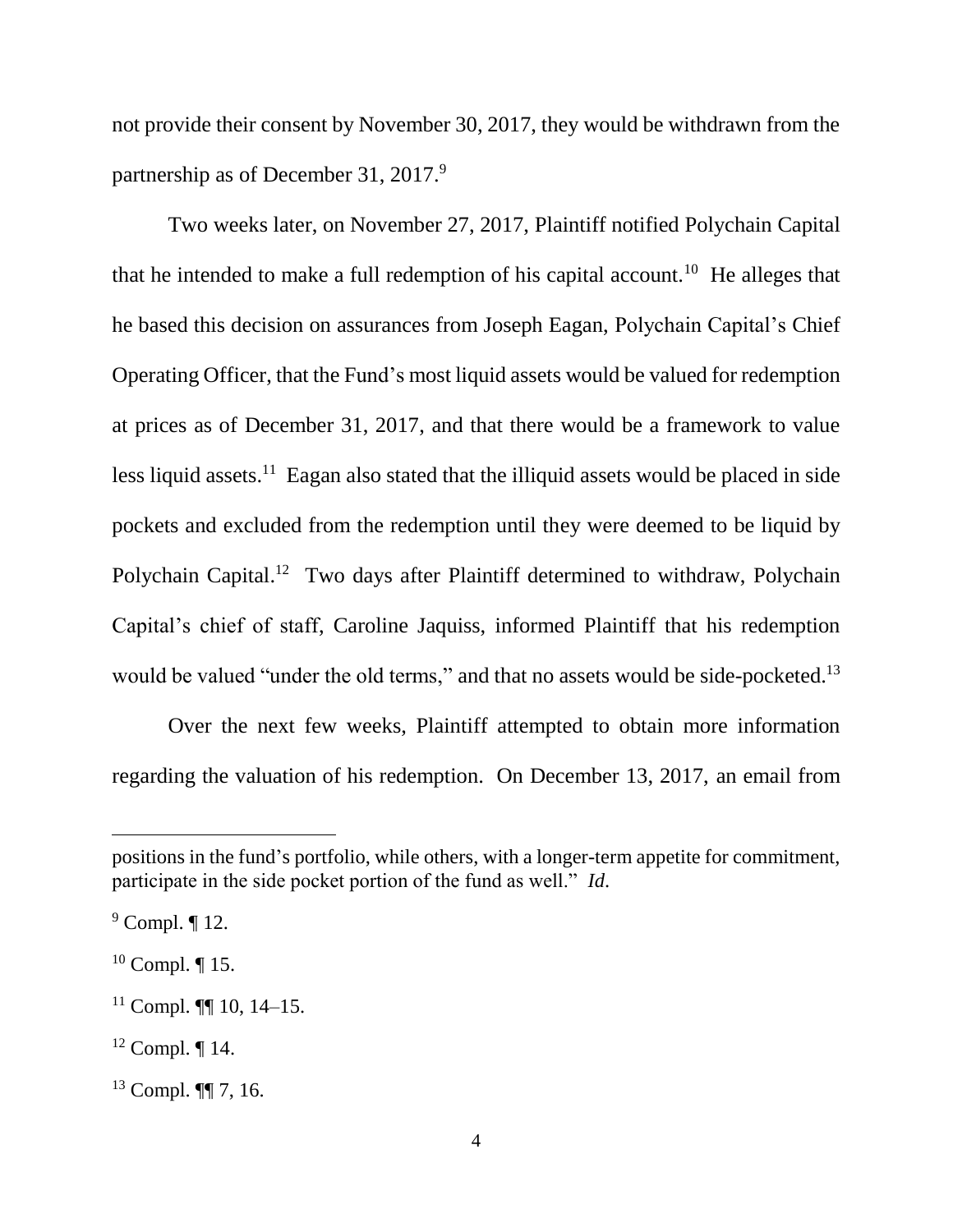counsel for Polychain Capital, Karl Cole-Frieman, to Greenhouse largely confirmed Eagan's prior assurances concerning the valuation procedures.<sup>14</sup> Because Plaintiff requested full withdrawal before Polychain had designated any side pockets, however, Polychain Capital determined that his redemption would be valued without the benefit of excluding less liquid assets from the valuation process until their liquidity improved.<sup>15</sup>

In the following weeks, counsel for Plaintiff sought information regarding the valuation policy but was told the policy would not be disclosed.<sup>16</sup> Hoping to reach an agreement on the side pockets or at least on a more beneficial procedure for valuing Plaintiff's interests, Plaintiff's counsel requested on December 26, 2017, that Polychain suspend Plaintiff's redemption request.<sup>17</sup> Polychain refused.<sup>18</sup>

On January 25, 2018, Plaintiff received an investor statement indicating that his account had been fully redeemed; four days later, he received and accepted a

<sup>&</sup>lt;sup>14</sup> Compl. ¶ 17; Compl., Ex. D (email from Cole-Frieman, dated December 13, 2017, explaining that all assets would be priced as of December 31, 2017, certain less liquid assets would be priced at fair market value as determined in Polychain's discretion and others would continue to be held at cost).

 $^{15}$  *Id.* 

<sup>16</sup> Compl. ¶¶ 18, 19; Compl., Ex. E.

<sup>17</sup> Compl. ¶ 20; Compl., Ex. F.

<sup>18</sup> Compl. ¶ 21; Compl., Ex. G.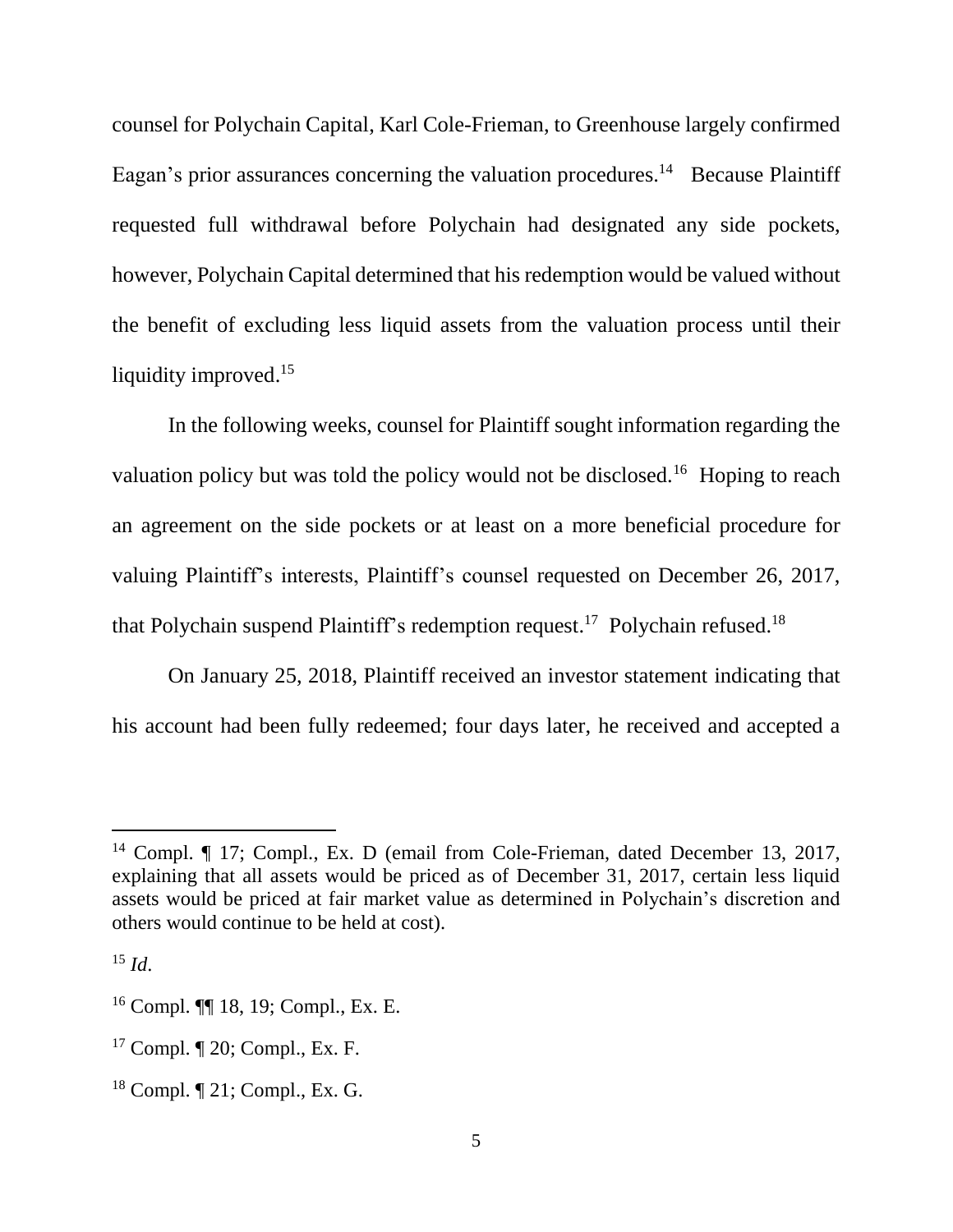wire transfer for the withdrawal.<sup>19</sup> Polychain withheld 5% of Plaintiff's capital account as an audit holdback per the LPA.<sup>20</sup>

## **C. The Books and Records Demand**

Section 10.2 of the LPA permits the Fund's limited partners to inspect the books and records of the partnership as provided under DRULPA.<sup>21</sup> After his repeated efforts to obtain information through other means failed to yield results, on February 28, 2018, Plaintiff finally made a written demand to inspect Polychain's books and records under Section 17-305. 22 The demand seeks all books and records from the time Plaintiff first invested to the date of his demand relating to:

- a. Any assets held by Polychain;
- b. Any transactions Polychain consummated with any person, entity, and/or investee, regarding any assets held by Polychain, including, without limitation, any SAFT entered into with any enterprise;
- c. Any performance, management, or consulting fees and their calculation paid by Polychain to anyone, including the General Partner;

 $\overline{a}$ 

<sup>21</sup> LPA § 10.02.

<sup>19</sup> Compl. ¶ 22.

<sup>&</sup>lt;sup>20</sup> *Id.*; Compl., Ex. A ("LPA") § 8.04 ("[T]he General Partner shall have the right, at its discretion, to withhold 5% of the net asset value of the withdrawn Capital Account for the Partnership's liabilities and other contingencies until no later than 30 days after the completion of the year-end audit of the Partnership's financial statements . . . .").

<sup>22</sup> Compl. ¶ 26; Compl., Ex. J.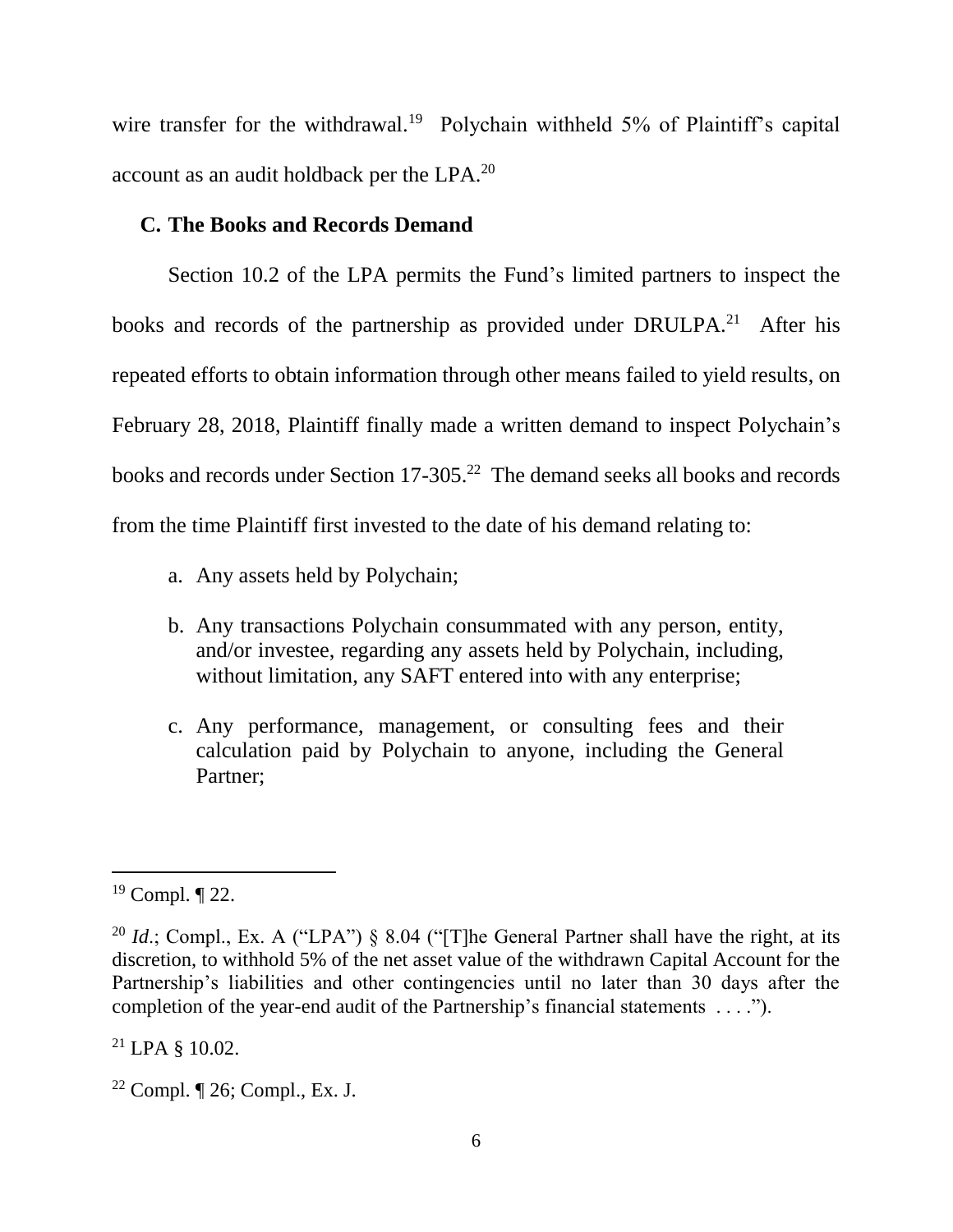- d. The mathematical methodology used in respect of Mr. Greenhouse's account statements and/or redemption;
- e. Any side deals or binding side letters Polychain and/or the General Partner entered into with any person, including, without limitation, any limited partner, if such side deals or letters affected or could have possibly affected the value of Mr. Greenhouse's interest in Polychain; and
- f. Any agreements or engagements with any third parties (paid or otherwise) that might have affected the treatment of Mr. Greenhouse's interest or its value.<sup>23</sup>

### **D. Procedural Posture**

When Polychain failed to respond to his demand, $24$  Plaintiff filed his Verified Complaint for Inspection of Partnership Books and Records (the "Complaint") on March 26, 2018. On June 1, 2018, the Court stayed the action pending a determination of arbitrability by an appointed arbitrator.<sup>25</sup> On October 22, 2018, a JAMS arbitrator determined that Plaintiff's books and records action should be adjudicated in this Court.<sup>26</sup> Defendants answered the Complaint on May 11, 2018,<sup>27</sup>

<sup>23</sup> *Id*.

l

 $^{25}$  D.I. 46.

 $^{26}$  D.I. 47.

 $27$  D.I. 49.

<sup>24</sup> Compl. ¶ 28.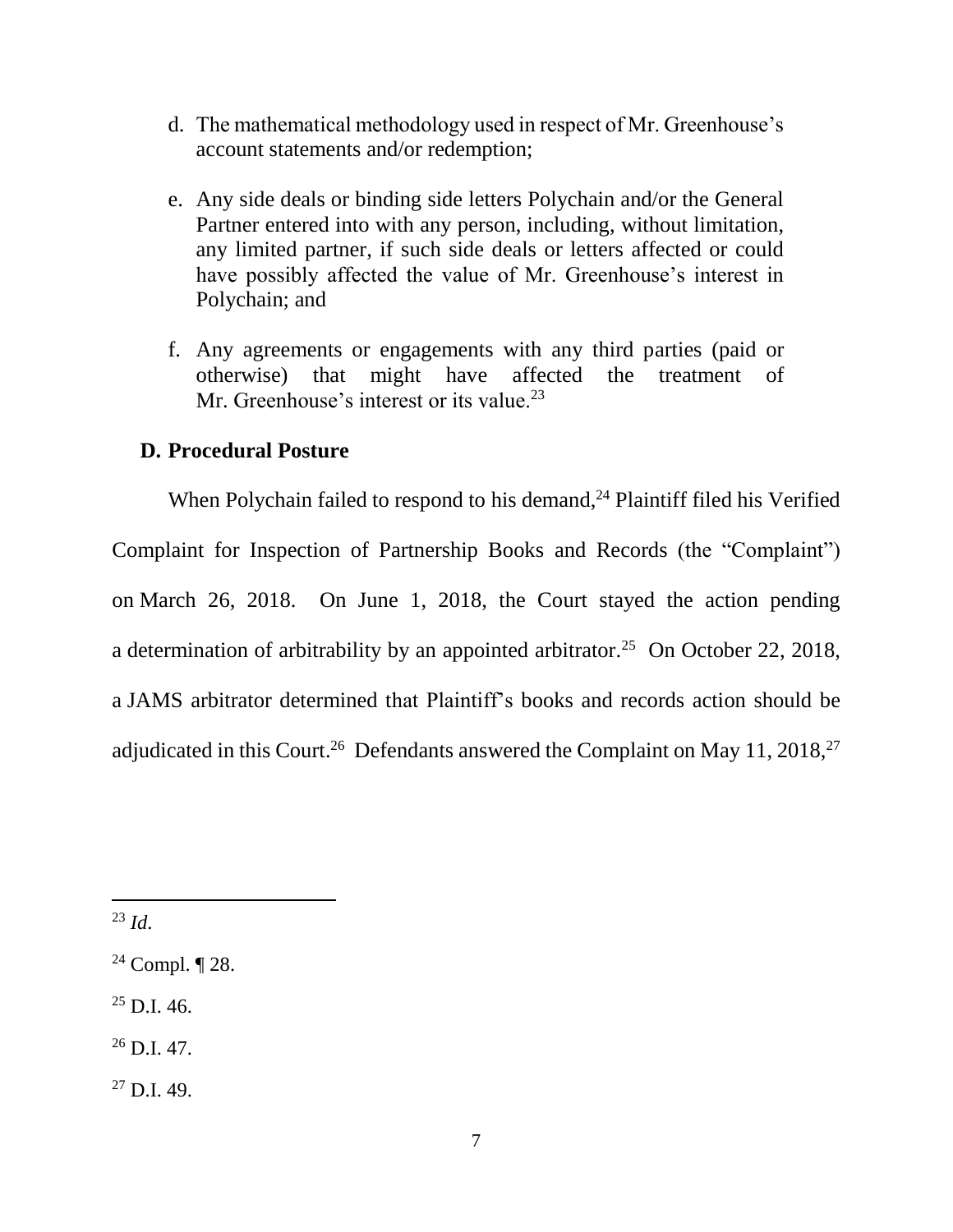and moved for judgment on the pleadings the following day.<sup>28</sup> The motion was submitted to the Court on February 25, 2019.

### **II. ANALYSIS**

Defendants contest Plaintiff's standing to inspect Polychain's books and records. They argue that because Plaintiff has withdrawn from the partnership and fully redeemed his partnership interest, he is no longer a limited partner. Instead, at most, Plaintiff is now a creditor of the Fund and, in that capacity, he no longer possesses inspection rights. Plaintiff counters that he continues to hold an equity interest in Polychain because his withdrawal was partial and involuntary. He contends that Polychain redeemed him over his objection, withheld 5% of his interest as an audit holdback and later gave him a cash distribution based on assets in which he continued to have an interest after his redemption.

Plaintiff's arguments in support of his standing to seek inspection are unpersuasive. The law is clear that only current limited partners can inspect books and records. Unless the partnership agreement provides otherwise, limited partners who have withdrawn from the partnership have rights and remedies as creditors of the partnership but no longer maintain an equity interest that would entitle them to rights as limited partners. The Complaint does not allege that Plaintiff resisted

 $^{28}$  D I 52.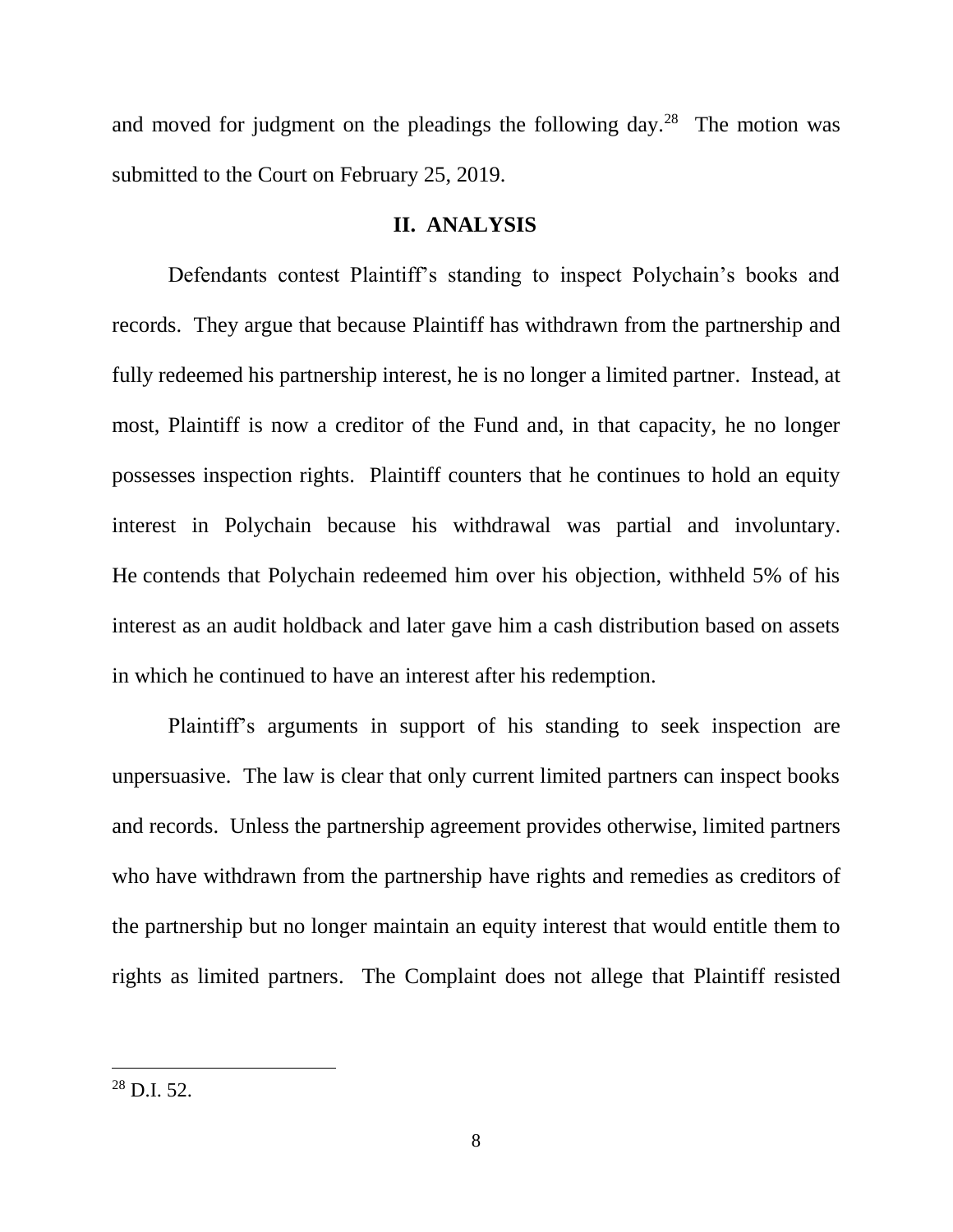Polychain's refusal to suspend his withdrawal from the partnership or that he sought to return the distribution of his capital account when he received it. His arguments in briefing and at oral argument—that he did not want to be redeemed and, in fact, continues to have a small ongoing equity interest based on the audit holdback and assets that yielded a subsequent cash distribution—do not change the fact that he has withdrawn from the partnership and no longer has rights as a limited partner. Because he no longer retains an equity interest in the partnership, he is not entitled to inspect the partnership's books and records.<sup>29</sup>

 $29$  Because I have determined Plaintiff has no standing to compel inspection, I need not address Defendants' argument that Plaintiff is disqualified from seeking inspection because he can obtain the documents in the arbitration proceeding pending between the parties. I do note, however, that the concerns that animate the cases Defendants cite are not present here where *Defendants* initiated the arbitration against Plaintiff *after* he had initiated this books and records action. *See CHC Invs., LLC v. FirstSun Capital Bancorp*, 2019 WL 328414, \*2 (Del. Ch. Jan. 24, 2019) (explaining that simultaneous "plenary and [books and records] complaints are inherently contradictory" because plaintiff represents, in the former, that it has sufficient information to support its allegations, while representing, in the latter, that it requires information to support its plenary claims; and also addressing the concern in this context that plaintiff will abuse the inspection right as a means to end-run discovery laws); *Cent. Laborers Pension Fund v. News Corp.*, 2011 WL 6224538 (Del. Ch. Nov. 30, 2011) (denying inspection where plenary court had not positively granted leave to amend); *Beiser v. PMC-Sierra*, 2009 WL 483321 (Del. Ch. Feb. 26, 2009) (denying inspection where the only purpose was to access records that would not have been available through discovery in the plenary action); *W. Coast Mgmt. & Capital, LLC v. Carrier Access Corp.*, 914 A.2d 636, 641 (Del. Ch. 2006) (denying inspection where court in plenary action had dismissed complaint without leave to amend); *King v. Verifone*, 12 A.3d 1140 (Del. 2011) (permitting inspection where court in plenary action had granted plaintiff leave to amend).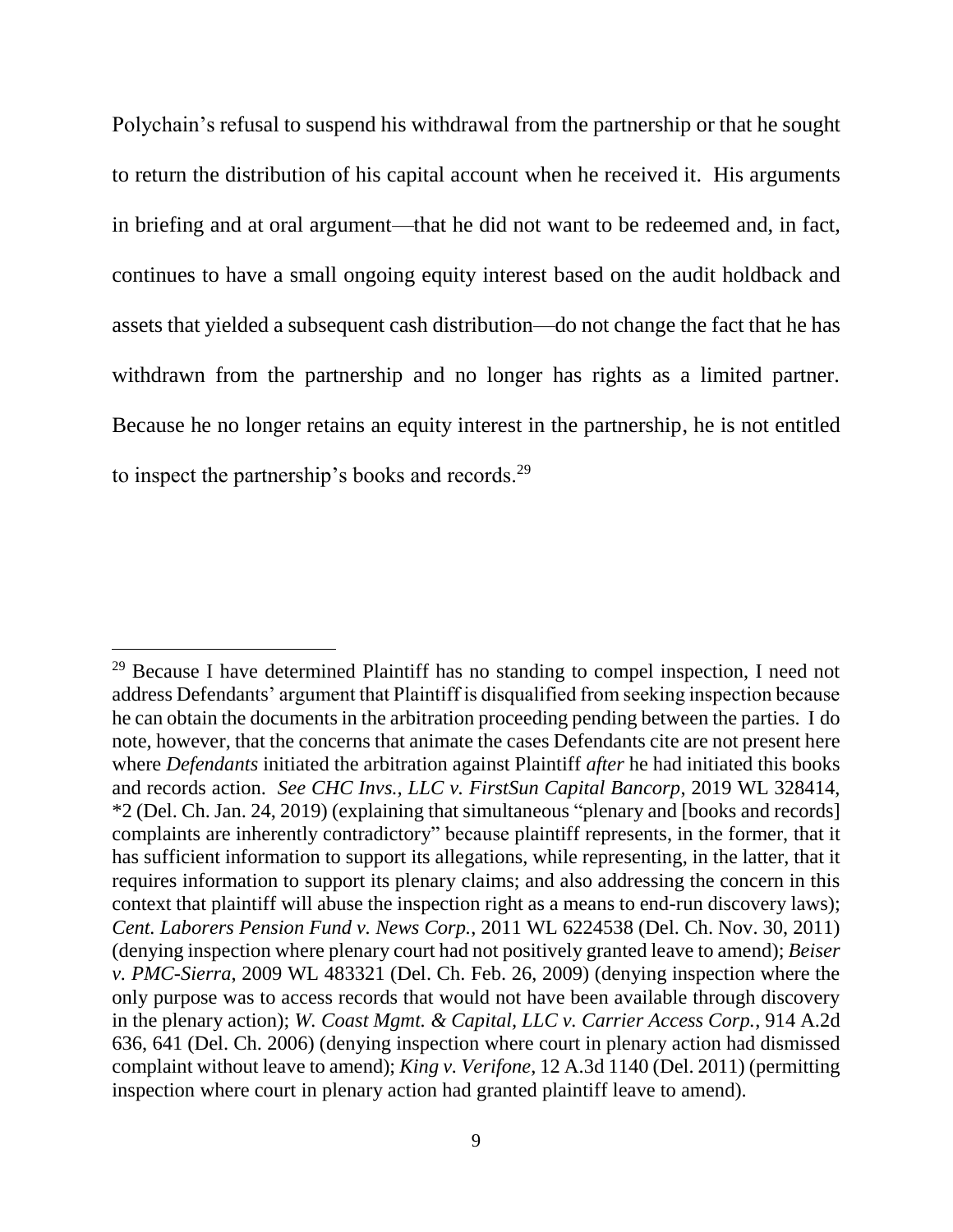### **A. Standard of Review**

l

Under Court of Chancery Rule 12(c), judgment on the pleadings will be granted "if the pleadings fail to reveal the existence of any disputed material fact and the movant is entitled to judgment as a matter of law."<sup>30</sup> In making a determination on a motion for judgment on the pleadings, "the Court must take the well-pled facts alleged in the complaint as true, and view 'the inferences to be drawn from such facts in a light most favorable to the non-moving party."<sup>31</sup> But the Court need not "blindly accept as true all allegations, nor must it draw all inferences from them in [the non-moving party's] favor unless they are reasonable inferences."<sup>32</sup>

# **B. Plaintiff Lacks Standing to Inspect Polychain's Books and Records**

Plaintiff brings this action under 6 *Del. C.* § 17-305, which governs the rights of limited partners to inspect books and records of the limited partnership in which they are invested. Central to the statute is the refrain that the inspection right belongs to current limited partners. As the statute makes clear, "[e]ach **limited partner** has the right . . . to obtain from the general partners . . . for any purpose reasonably related to the **limited partner's** interest as a **limited partner**" certain books and

<sup>30</sup> *W. Coast Mgmt.*, 914 A.2d at 641; *see also Graulich*, 2011 WL 1843813, at \*4 (same).

<sup>31</sup> *W. Coast Mgmt.*, 914 A.2d at 641 (quoting *Meades v. Wilm. Hous. Auth.*, 2003 WL 939863, at \*2 (Del. Ch. Mar. 6, 2003)).

<sup>32</sup> *McMillan v. Intercargo Corp.*, 768 A.2d 492, 500 (Del. Ch. 2000) (quoting *In re Lukens Inc. S'holders Litig.*, 757 A.2d 720, 727 (Del. Ch. 1999)).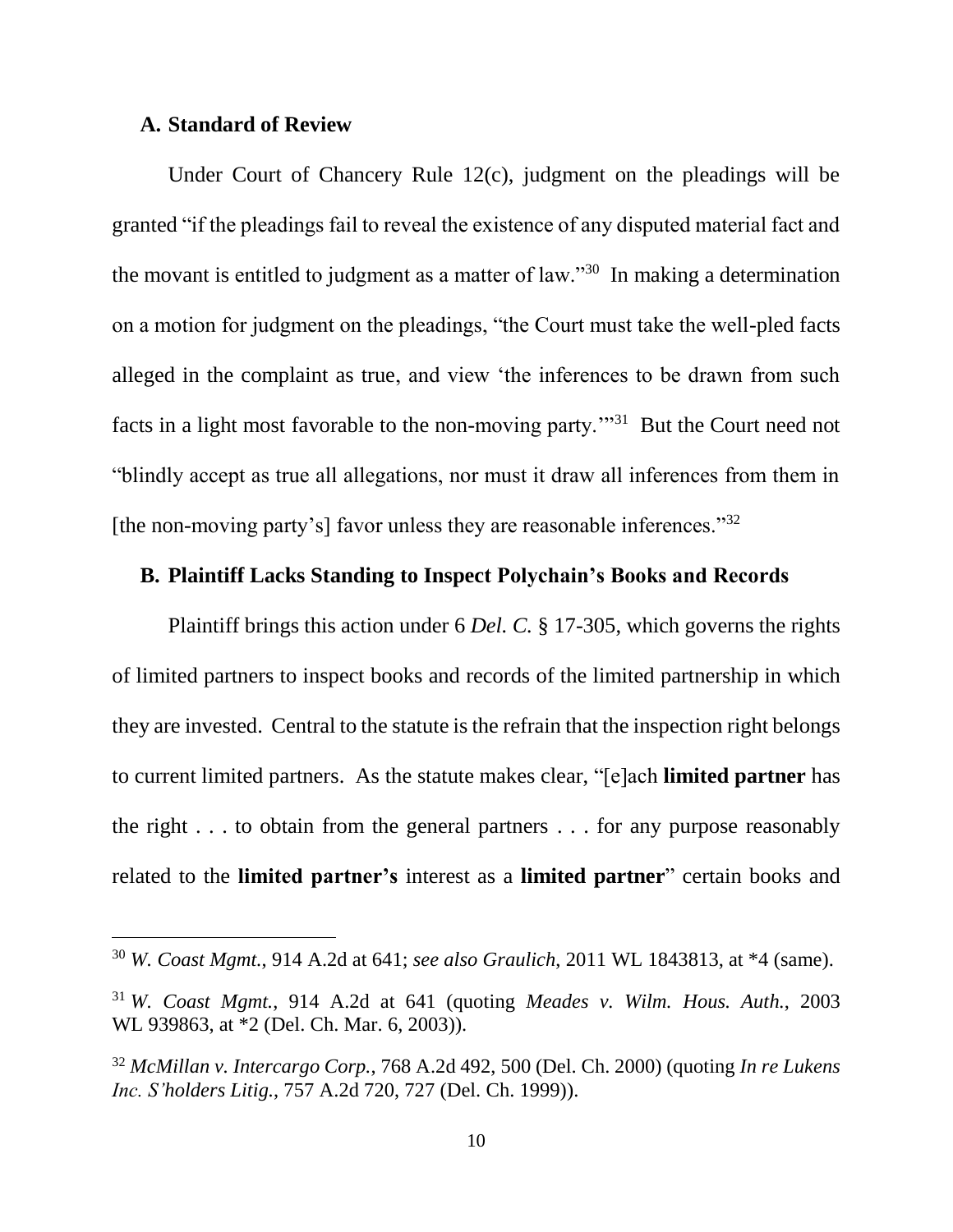records; if the demand is made by an attorney or agent, it must be accompanied by a writing that "authorizes the attorney . . . to so act on behalf of the **limited partner**"; if the limited partnership does not respond to the demand, "the **limited partner** may apply to the Court of Chancery for an order to compel such disclosure" of books and records if "the **limited partner** shall first establish: (1) that the **limited partner** has complied with the provisions of this section respecting the form and manner of making demand for obtaining such information, and (2) that the information the **limited partner** seeks is reasonably related to the **limited partner's** interest as a **limited partner.**"<sup>33</sup> By reiterating that the statutory right of inspection belongs to limited partners and limited partners only, the statute implicitly eliminates any claim for inspection that other constituents of the partnership may seek to bring.

As Defendants point out, the language in Delaware's statute differs from the inspection rights afforded in the Revised Uniform Limited Partnership Act ("RULPA"). 34 RULPA Section 304(e), entitled "Rights to Information of Limited Partner and Person Dissociated As Limited Partner," provides for "a person dissociated as a limited partner" to "have access to information to which the person

<sup>&</sup>lt;sup>33</sup> 6 *Del. C.* §§ 17-305(a) – (d) (emphasis supplied).

<sup>34</sup> *See* RULPA § 304; *see also, Gotham P'rs, L.P. v. Hallwood Realty P'rs, L.P.*, 714 A.2d 96, 101–02 (Del. Ch. 1998) (chronicling the legislative history of 6 *Del. C.* 17-305 and noting its departure from RULPA generally, and RULPA § 304 specifically).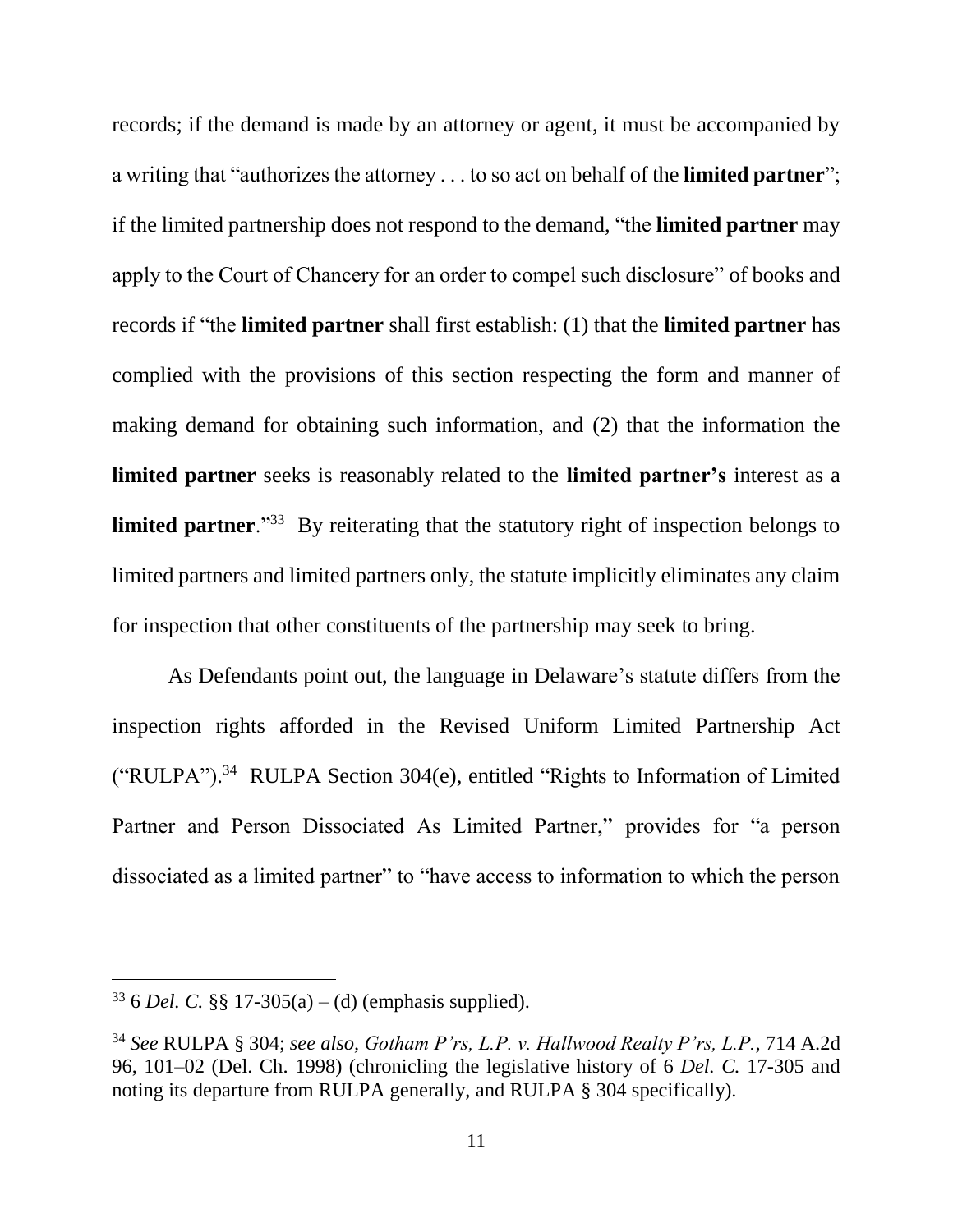was entitled while a limited partner" if certain conditions are met.<sup>35</sup> Section 17-305, on the other hand, affords no comparable right to former limited partners to inspect a partnership's books and records.

The notion that inspection rights belong only to ongoing equity participants in the limited partnership is reinforced by Section 18-305 of the Delaware Limited Liability Company Act and Section 220 of the Delaware General Corporation Law. 36 Under Section 18-305, inspection rights are provided to "[e]ach member of a limited liability company."<sup>37</sup> Similarly, under Section 220, as a predicate to inspection, stockholder plaintiffs must prove they own stock in the corporation whose records

<sup>35</sup> RULPA § 304(e); *see also* § 304, cmt. ("[the RULPA] builds on predecessor law by . . . providing access rights for former limited partners.").

<sup>36</sup> 6 *Del. C.* § 18-305; 8 *Del C.* § 220; *see also Gotham P'rs,* 714 A.2d at 101 (explaining that modifications to § 17-305 were intended "to inject a special proceeding equivalent to § 220 into the limited partnership's statutory scheme" and noting the "strikingly similar" language).

<sup>37</sup> 6 *Del. C.* § 18-305(a); *see also Prokupek v. Consumer Capital P'rs LLC*, 2014 WL 7452205, at \*7 (Del. Ch. Dec. 30, 2014) ("By its plain language, Section 18-305(a) of the LLC Act confers inspection rights only on current members of an LLC.").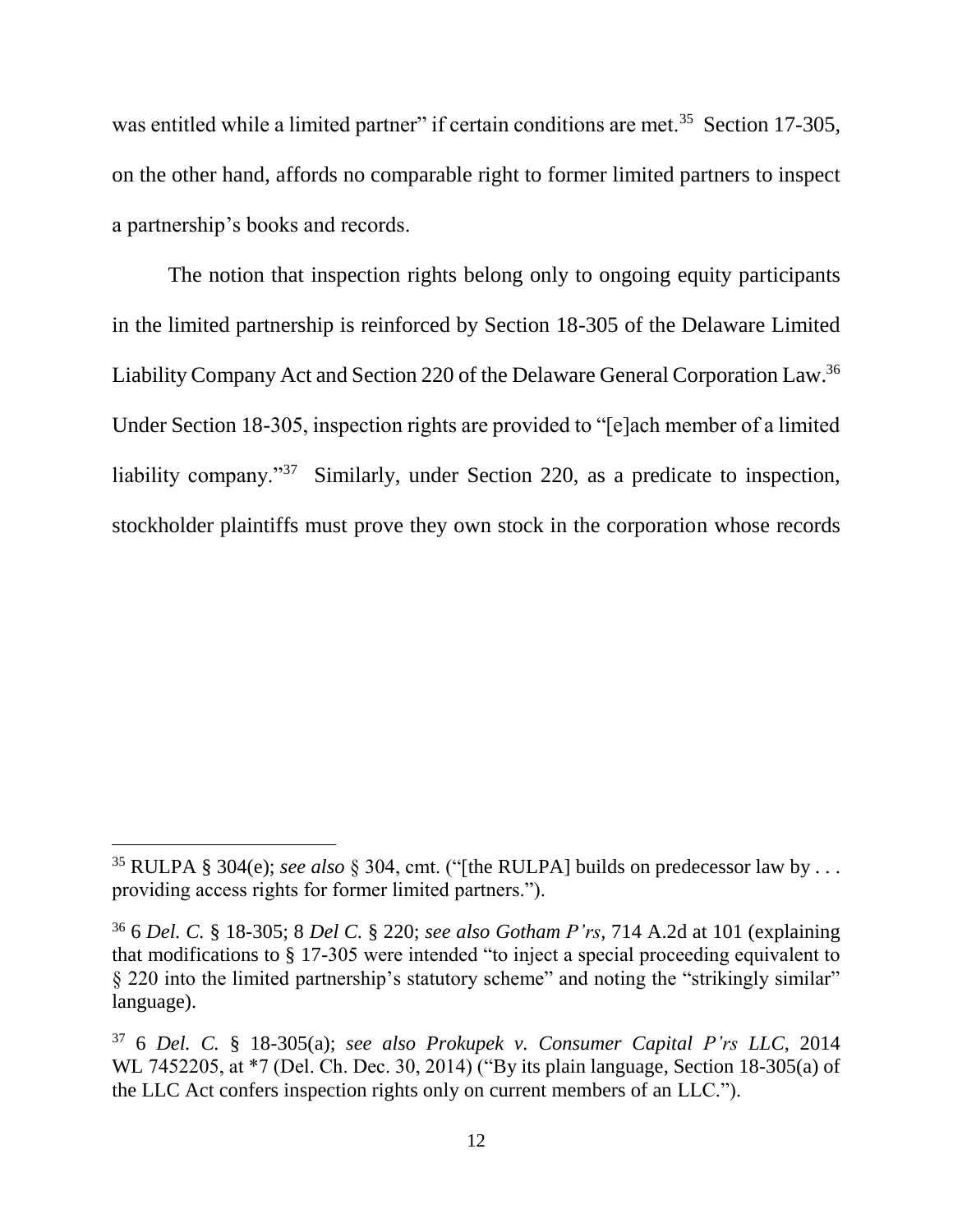they wish to inspect,<sup>38</sup> and former directors are not entitled to inspect books and records of a corporation on whose board of directors they no longer serve.<sup>39</sup>

Of course, the LPA could have provided for different inspection rights than those granted under Section  $17-305$ ,<sup>40</sup> but that did not happen here. To the contrary, the LPA states, "Limited Partners shall be permitted to inspect the books and records of the Partnership as provided under [the DRULPA]."41

Plaintiff offers no meaningful counter to the proposition that former limited partners are not entitled to inspect books and records of the partnership. He argues, instead, that standing should be determined as of the date the inspection demand is delivered to the partnership as opposed to the date the Complaint is filed. This distinction, even if significant, does not help Plaintiff for the simple reason that he was not a limited partner of Polychain at either time. Plaintiff was fully redeemed

<sup>41</sup> LPA § 10.02.

<sup>38</sup> 8 *Del C.* §§ 220(a), (c); *see also Weingarten v. Monster Worldwide, Inc.*, 2017 WL 752179, at  $*5$  (Del. Ch. Feb. 27, 2017) (dismissing plaintiff's inspection demand where he did not "first establish" that he was a stockholder at the time he filed his complaint).

<sup>39</sup> 8 *Del C.* § 220(d); *see also Jacobson v. Dryson Acceptance Corp.*, 2002 WL 75473, at \*4 (Del. Ch. Jan. 9, 2002) (finding removed director did not have standing to pursue his claim under Section 220(d)).

<sup>40</sup> *See* 6 *Del. C.* § 17-305(f).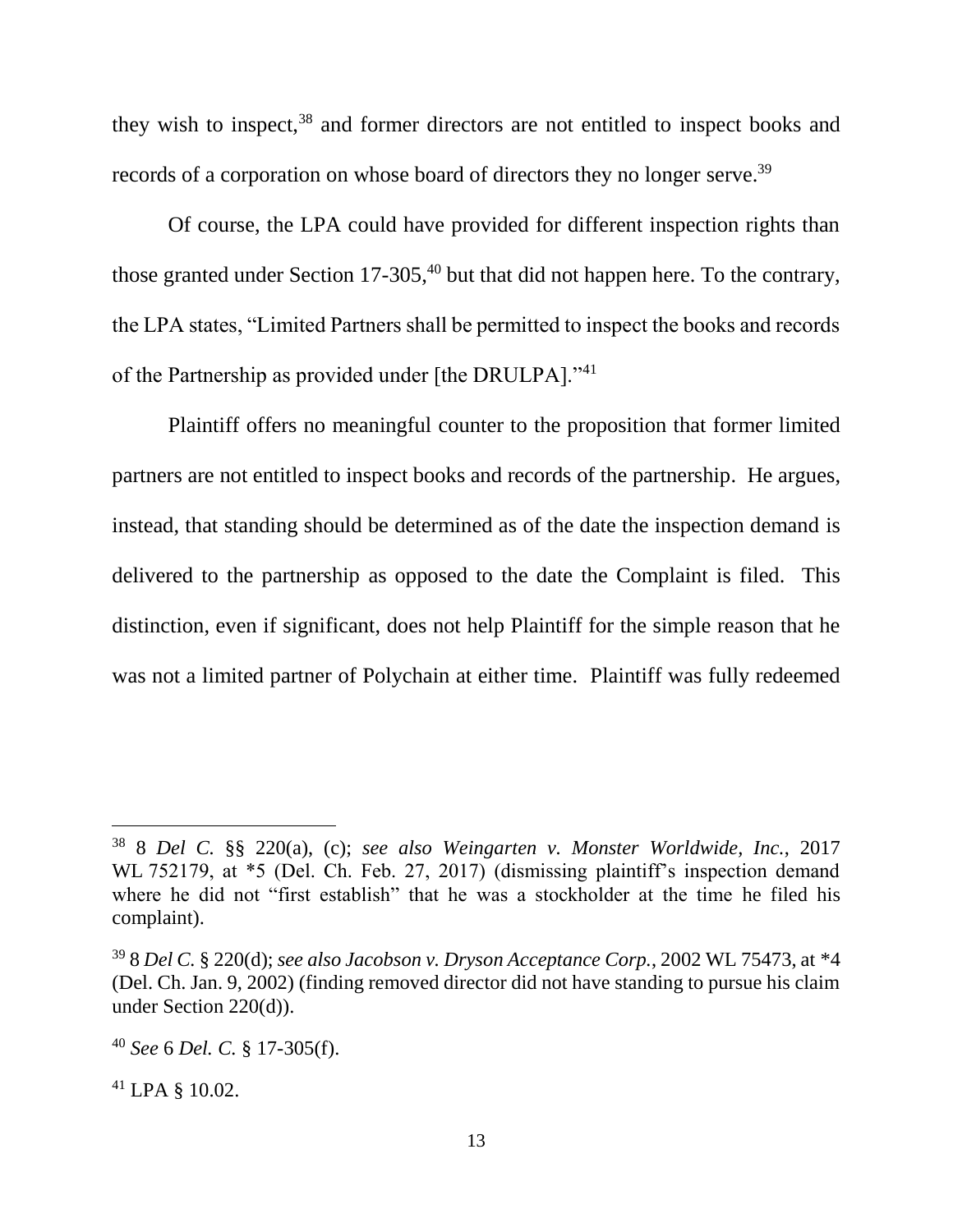at least as of January 29, 2018, roughly one month before he delivered his formal inspection demand and two months before he filed his Complaint.

"Under the [DRULPA], once a partner withdraws, the partner becomes 'simply a contract claimant holding fixed rights,' and can sue in contract for failure to pay the value of its share as of the withdrawal date."<sup>42</sup> Once Plaintiff became entitled to a distribution of his capital account, his rights and remedies with respect to the partnership were those of a creditor, and his rights to inspect the Fund's books and records were terminated:

Books and records rights . . . are designed, for the most part, statutorily to allow someone who is an ongoing equity participant in an enterprise to seek out information relevant to its voting decisions and other things. By becoming a redeeming member, you are down to the rights you have as a redeeming member  $\dots$ .<sup>43</sup>

In the Complaint, Plaintiff repeatedly characterizes himself as a redeemed partner.<sup>44</sup> Though he pleads that he requested a suspension of his redemption, he

<sup>42</sup> *Schuss v. Penfield P'rs, L.P.*, 2008 WL 2433842, at \*4 (Del. Ch. June 13, 2008) (quoting *Hillman v. Hillman*, 910 A.2d 262, 278 (Del. Ch. 2006)); *see also* 6 *Del. C.* § 17-606(a) ("[U]nless otherwise provided in the partnership agreement, at the time a partner becomes entitled to receive a distribution, he or she has the status of, and is entitled to all remedies available to, a creditor of the limited partnership with respect to the distribution.").

<sup>43</sup> *TowerHill Wealth Mgmt. LLC v. The Bander Family P'ship LP*, C.A. No. 3830-VCS, 41–42 (Del. Ch. Aug. 22, 2008) (TRANSCRIPT); *see also Gotham P'rs*, 714 A.2d at 102 (noting the purpose of information rights for limited partners and stockholders is "to protect their financial stake in the entity").

<sup>44</sup> *See, e.g.*, Compl. ¶ 15 ("Mr. Greenhouse notified Polychain by email that he wanted to make a full redemption of his capital account."); ¶ 22 ("Mr. Greenhouse received an investor statement dated December 31, 2017, indicating that his capital account for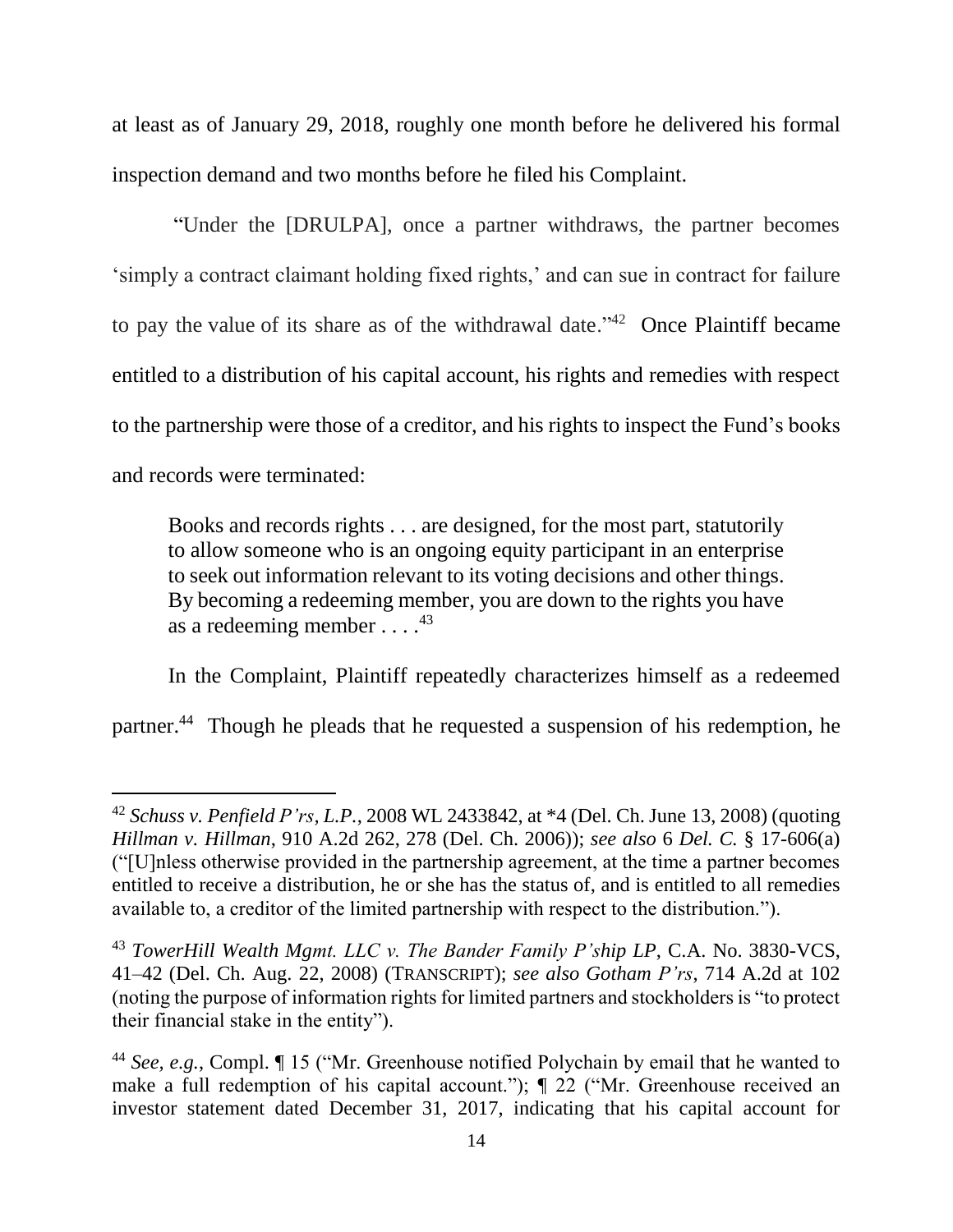acknowledges that Polychain denied that request and he has not sought to challenge that decision here or elsewhere. If Plaintiff actually thought Polychain had wrongfully refused the suspension, he would have sent back the wire transfer of his redeemed funds and challenged the refusal. Instead, he accepted the wire transfer and thereafter acted as if he had been redeemed. 45 While Plaintiff challenges the valuation of his redemption, he makes no claims that the redemption itself was ineffective, that it was for anything less than his full capital account or that the valuation is based on an ongoing equity interest in the Fund.

Notably, at oral argument, Plaintiff did not rely on the pleadings to support his purported ongoing equity interest, choosing instead to focus entirely on the implications of two newly introduced documents. While Defendants were right to challenge Plaintiff's late reliance upon unpled facts, I need not address the objection because the unpled facts do not change the calculus. 46 The new documents—a distribution letter with a transmittal email and a wire transfer, both from Polychain—

Polychain had been redeemed."); ¶ 23 ("Despite his repeated requests, at no time did Mr. Greenhouse receive explanation for, or documentation regarding, the contents or valuation of his redemption . . . . Mr. Greenhouse has no way to accurately evaluate the interest which was the subject of the redemption . . . . Mr. Greenhouse is informed and believes that certain assets were improperly valued at cost, and that his redemption was therefore significantly undervalued."); ¶ 24 ("Mr. Greenhouse sent a request to Mr. Carlson-Wee in connection with his redemption . . . .").

<sup>45</sup> Compl. ¶ 22.

<sup>46</sup> *See* Oral Arg. Tr. on Defs.' Mot. for J. on the Pleadings ("Tr.") (D.I. 74) 38–39, 43–44.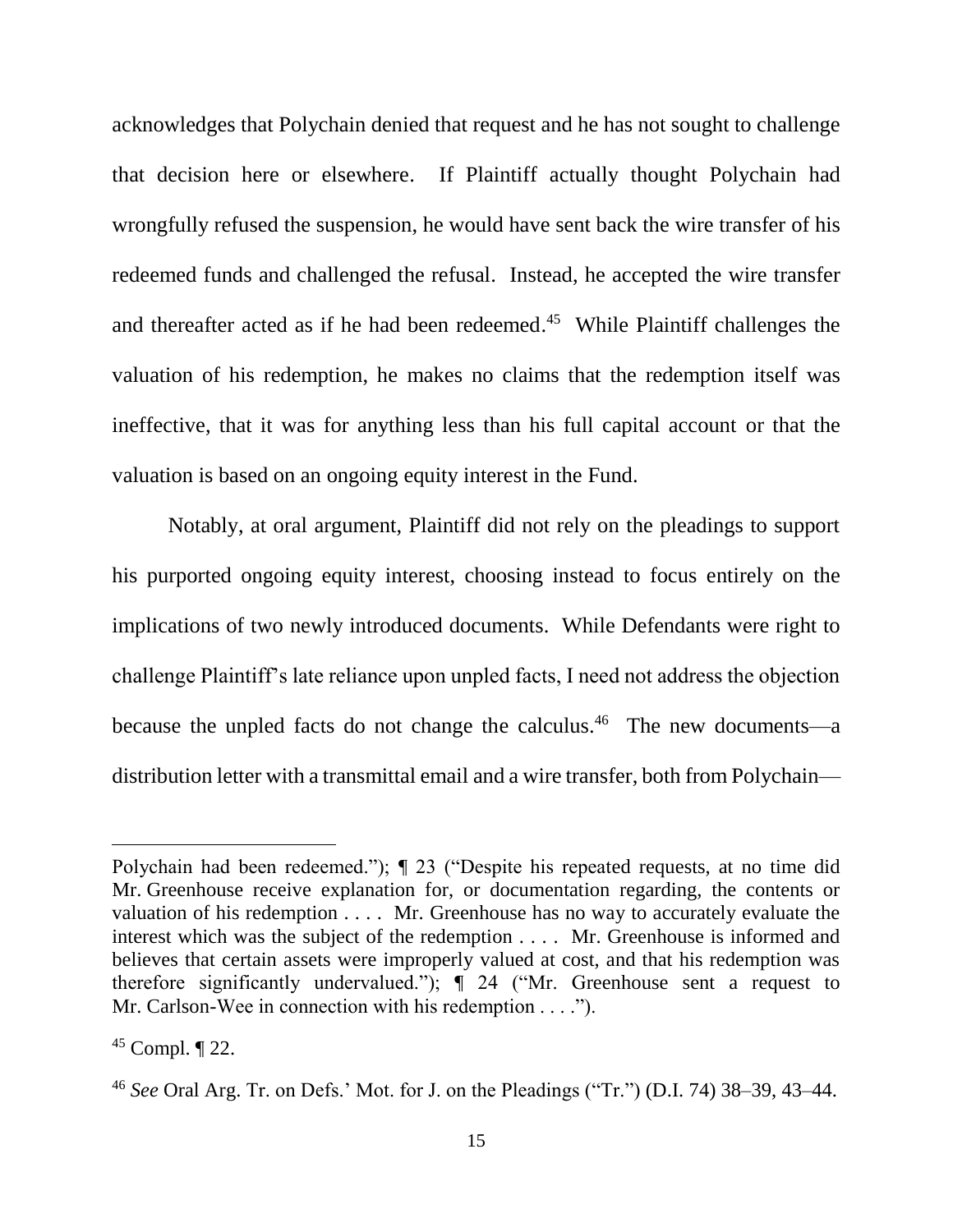merely confirm Plaintiff's status as a *former* limited partner. The salutation for the email and letter both read, "Dear former investor"; the body of the email explains that the letter concerns "a cash distribution resulting from [Plaintiff's] former investment," and refers to Plaintiff's "former investment" two more times; and the distribution letter states, "[s]ince your balance was fully redeemed as of December 31, 2017 . . . . . "<sup>47</sup> On the face of these documents, it is difficult to accept Plaintiff's argument that they somehow support the notion that he continues to have an ongoing equity interest in Polychain.

More than their reference to Plaintiff's status as a former investor, the documents reveal in content and purpose that Plaintiff is no longer a limited partner of Polychain. Plaintiff argues that the cash distribution evidences an ongoing interest in a side pocket account that existed after his redemption.<sup>48</sup> But Defendants correctly respond that the cash distribution is in satisfaction of what was owed to Plaintiff as of December 31, 2017. Indeed, the letter explains that the distribution is Plaintiff's *pro rata* share of additional assets that could not be valued when Plaintiff

<sup>47</sup> Oral Arg. Ex. A (email from investorservices@mgstover.com to harrygreenhouse@gmail.com, dated Jan. 30, 2019, re: Polychain Fund I, LP—Distribution Letter; letter from Polychain Capital to Former Investor, dated Jan. 30, 2019).

<sup>48</sup> Oral Arg. Ex. B (Chase checking account "credit transactions" indicating incoming wire transfer on February 20, 2019 for \$4,479.33); *see also* Tr. 24 (Plaintiff's counsel pointing out that the description of the wire transfer refers to "BK OBI=SIDE POCKET REDEMPTION").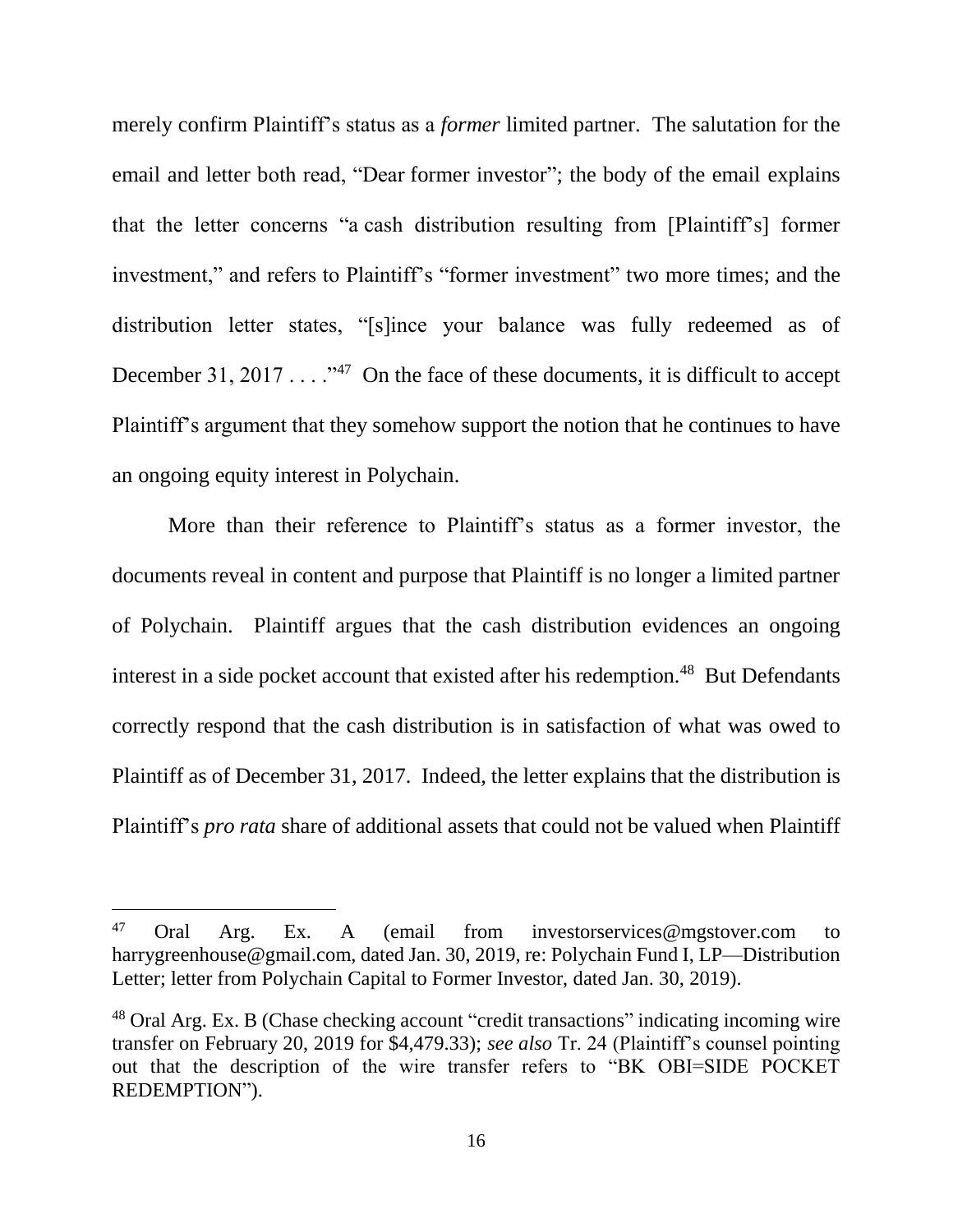withdrew from the fund but could be valued as of January 30, 2019.<sup>49</sup> This "*pro rata*" share has not fluctuated with the value of the Fund as have the equity interests of Polychain's remaining limited partners since Plaintiff's withdrawal.<sup>50</sup> Had the fund declined in value in the wake of his withdrawal, Plaintiff would readily distinguish himself from those limited partners saddled with cheaper assets and argue that his status as a fully redeemed partner requires that the Fund pay out the balance owed to him based on a valuation as of the date of his withdrawal.<sup>51</sup> At best, the January 30, 2019, distribution suggests Plaintiff was invested in side pockets during his time as a limited partner, a fact that may be relevant to valuing his redemption but does nothing to support his claim of ongoing equity interest.

The 5% audit holdback likewise is not evidence of an ongoing equity interest. As with the cash distribution, the audit holdback does not rise and fall with the value of the Fund. Moreover, Section 8.04 of the LPA makes clear that the purpose of the audit holdback is to cover any downward audit adjustment to the partnership's net asset value, thereby ensuring that the redeemed partner's redemption is consistent with the Fund's audited net asset value. According to the LPA, any unapplied

 $49$  Oral Arg. Ex. A.

<sup>50</sup> *Id.*

<sup>51</sup> *See, e.g.*, *Schuss*, 2008 WL 2433842, at \*1 (addressing former limited partners' breach of contract action after decline in value of designated securities by the time of the distribution).